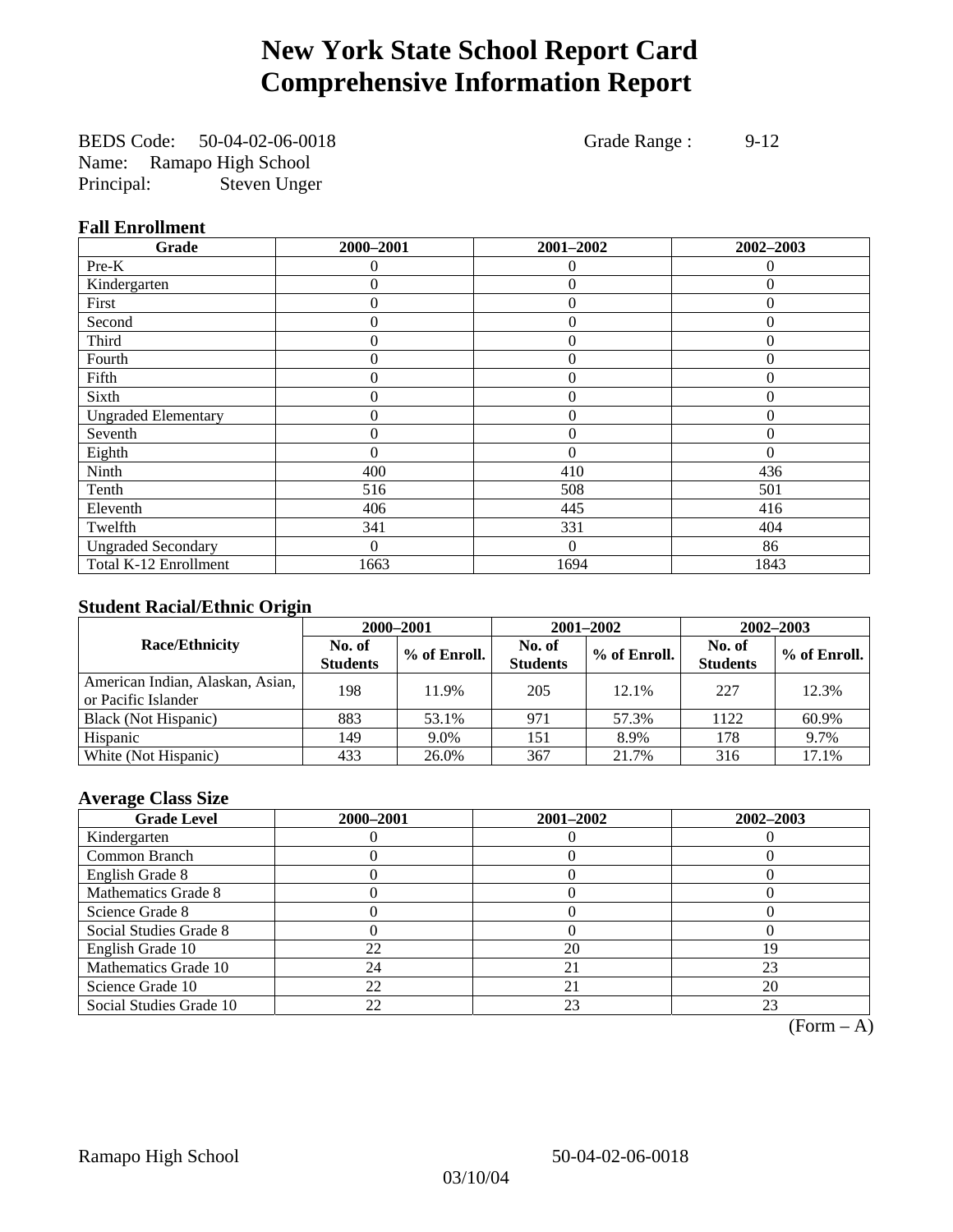### **District Need to Resource Capacity Category**

| <b>N/RC Category</b> | <b>Description</b>                                                   |
|----------------------|----------------------------------------------------------------------|
|                      | This is an urban or suburban school district with high student needs |
|                      | in relation to district resource capacity.                           |

### **Similar School Group and Description**

| <b>Similar School Group</b> | <b>Description</b>                                                    |
|-----------------------------|-----------------------------------------------------------------------|
|                             | All schools in this group are secondary level schools in urban or     |
| 44                          | suburban school districts with high student needs in relation to      |
|                             | district resources. The schools in this group are in the middle range |
|                             | of student needs for secondary level schools in these districts.      |

All schools within the same N/RC category are divided into three similar school groups defined by the percentage of students in the school who are eligible for the free-lunch program and/or who are limited English proficient (also known as English language learners).

#### **Student Demographics Used To Determine Similar Schools Group**

|                                   | 2000-2001 |         | $2001 - 2002$ |         | $2002 - 2003$ |         |
|-----------------------------------|-----------|---------|---------------|---------|---------------|---------|
|                                   | Count     | Percent | Count         | Percent | Count         | Percent |
| <b>Limited English Proficient</b> | 300       | 18.0%   | 200           | 1.8%    | 177           | 9.6%    |
| Eligible for Free Lunch           | 606       | 36.4%   | 676           | 39.9%   | 615           | 33.4%   |

#### **Attendance and Suspension**

|                               | 1999–2000       |         | 2000-2001 |         | $2001 - 2002$   |         |
|-------------------------------|-----------------|---------|-----------|---------|-----------------|---------|
|                               | No. of          | $%$ of  | No. of    | $%$ of  | No. of          | $%$ of  |
|                               | <b>Students</b> | Enroll. | Students  | Enroll. | <b>Students</b> | Enroll. |
| <b>Annual Attendance Rate</b> |                 | 94.2%   |           | 92.2%   |                 | 93.5%   |
| <b>Student Suspensions</b>    | 183             | 10.5%   | 141       | 8.5%    |                 | 6.6%    |

### **Student Socioeconomic and Stability Indicators (Percent of Enrollment)**

|                          | 2000–2001 | 2001-2002 | $2002 - 2003$ |
|--------------------------|-----------|-----------|---------------|
| <b>Reduced Lunch</b>     | 9.1%      | 9.9%      | 11.1%         |
| <b>Public Assistance</b> | 21-30%    | 21-30%    | $41 - 50%$    |
| <b>Student Stability</b> | 94%       | 97%       | 90%           |

#### **Staff Counts**

| Staff                                   | 2002-2003 |
|-----------------------------------------|-----------|
| <b>Total Teachers</b>                   | 134       |
| <b>Total Other Professional Staff</b>   | 29        |
| <b>Total Paraprofessionals</b>          | NΑ        |
| Teaching Out of Certification*          | 19        |
| <b>Teachers with Temporary Licenses</b> |           |

\*Teaching out of certification more than on an incidental basis. Teachers with temporary licenses are also counted as teaching out of certification.

 $(Form - B)$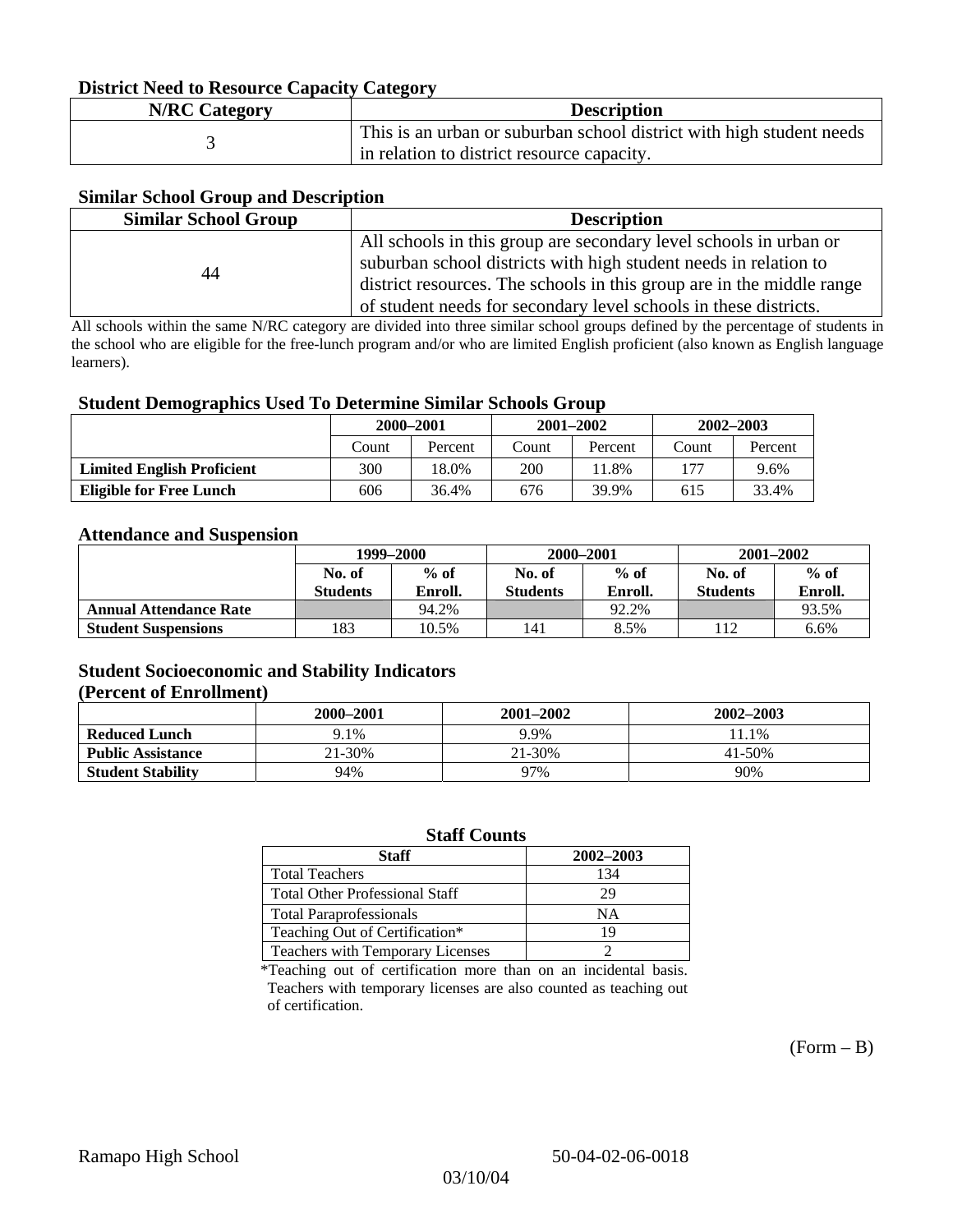# **High School Graduates and Noncompleters**

| ніді эспол этайнакі патінід кеденія вірюшая |                       |                                   |                                                    |                       |                                   |                                                    |                       |                                   |                                                    |
|---------------------------------------------|-----------------------|-----------------------------------|----------------------------------------------------|-----------------------|-----------------------------------|----------------------------------------------------|-----------------------|-----------------------------------|----------------------------------------------------|
|                                             | 2000-2001             |                                   |                                                    |                       | 2001-2002                         |                                                    | 2002-2003             |                                   |                                                    |
|                                             | <b>Total</b><br>Grads | <b>Regents</b><br><b>Diplomas</b> | $\frac{6}{9}$<br><b>Regents</b><br><b>Diplomas</b> | <b>Total</b><br>Grads | <b>Regents</b><br><b>Diplomas</b> | $\frac{6}{6}$<br><b>Regents</b><br><b>Diplomas</b> | <b>Total</b><br>Grads | <b>Regents</b><br><b>Diplomas</b> | $\frac{0}{0}$<br><b>Regents</b><br><b>Diplomas</b> |
| General<br>Education                        | 311                   | 144                               | 46%                                                | 276                   | 141                               | 51%                                                | 339                   | 155                               | 46%                                                |
| Students with<br><b>Disabilities</b>        | 5                     | 2                                 | 40%                                                | 11                    | $\theta$                          | 0%                                                 | 20                    |                                   | 5%                                                 |
| All Students                                | 316                   | 146                               | 46%                                                | 287                   | 141                               | 49%                                                | 359                   | 156                               | 43%                                                |

### **High School Graduates Earning Regents Diplomas\***

\*Only students awarded local diplomas (including local diplomas with Regents endorsements) are counted as high school graduates. Because of a change in data collection procedures during the 2001–2002 school year, diploma counts and percentage of graduates earning Regents diplomas are not necessarily comparable between years. Data for the 2000-2001 school year include January, June and August 2001 graduates; data for the 2001-2002 school year include January and June 2002 graduates; data for the 2002–2003 school year include August 2002 and January and June 2003 graduates.

### **Distribution of 2002–2003 Graduates (All Students)**

|               | To 4-vear<br>College | To 2-vear<br>College | <b>To Other Post-</b><br>Secondary | <b>To the Military</b> | <b>Employment</b> | Other |
|---------------|----------------------|----------------------|------------------------------------|------------------------|-------------------|-------|
| <b>Number</b> | 202                  | 119                  |                                    |                        |                   |       |
| Percent       | 56%                  | 33%                  | 1%                                 | 1%                     | 6%                | 3%    |

### **Number of High School Completers with Disabilities in 2002–2003**

| Graduates*<br>(a) | <b>Regents</b><br><b>Diplomas</b><br>b) | <b>IEP Diplomas</b><br>or Certificates<br>c) | All 2002-2003<br><b>Completers</b><br>$(a+c)$ |
|-------------------|-----------------------------------------|----------------------------------------------|-----------------------------------------------|
|                   |                                         |                                              |                                               |

\*Local Diplomas (including local diplomas with Regents endorsements)

#### **High School Noncompletion Rates**

|                     |                            | 2000-2001       |         | 2001-2002       |         | 2002-2003       |         |
|---------------------|----------------------------|-----------------|---------|-----------------|---------|-----------------|---------|
|                     |                            | No. of          | $%$ of  | No. of          | $%$ of  | No. of          | $%$ of  |
|                     |                            | <b>Students</b> | Enroll. | <b>Students</b> | Enroll. | <b>Students</b> | Enroll. |
| General-            | Dropped Out                |                 |         | 142             |         | 75              |         |
| <b>Education</b>    | Entered GED Program*       |                 |         | 22              |         | 40              |         |
| <b>Students</b>     | <b>Total Noncompleters</b> |                 |         | 164             |         | 115             |         |
| <b>Students</b>     | Dropped Out                |                 |         | 2               |         | 3               |         |
| with                | Entered GED Program*       |                 |         | $\Omega$        |         | 3               |         |
| <b>Disabilities</b> | <b>Total Noncompleters</b> |                 |         | 2               |         | 6               |         |
| All                 | Dropped Out                | 50              | 3.0%    | 144             | 8.5%    | 78              | 4.2%    |
| <b>Students</b>     | Entered GED Program*       | 36              | 2.2%    | 22              | 1.3%    | 43              | 2.3%    |
|                     | <b>Total Noncompleters</b> | 86              | 5.2%    | 166             | 9.8%    | 121             | 6.6%    |

\*The number and percentage of students who left K-12, diploma-bound systems and entered an alternative program leading to a high school equivalency diploma.

 $(Form - C)$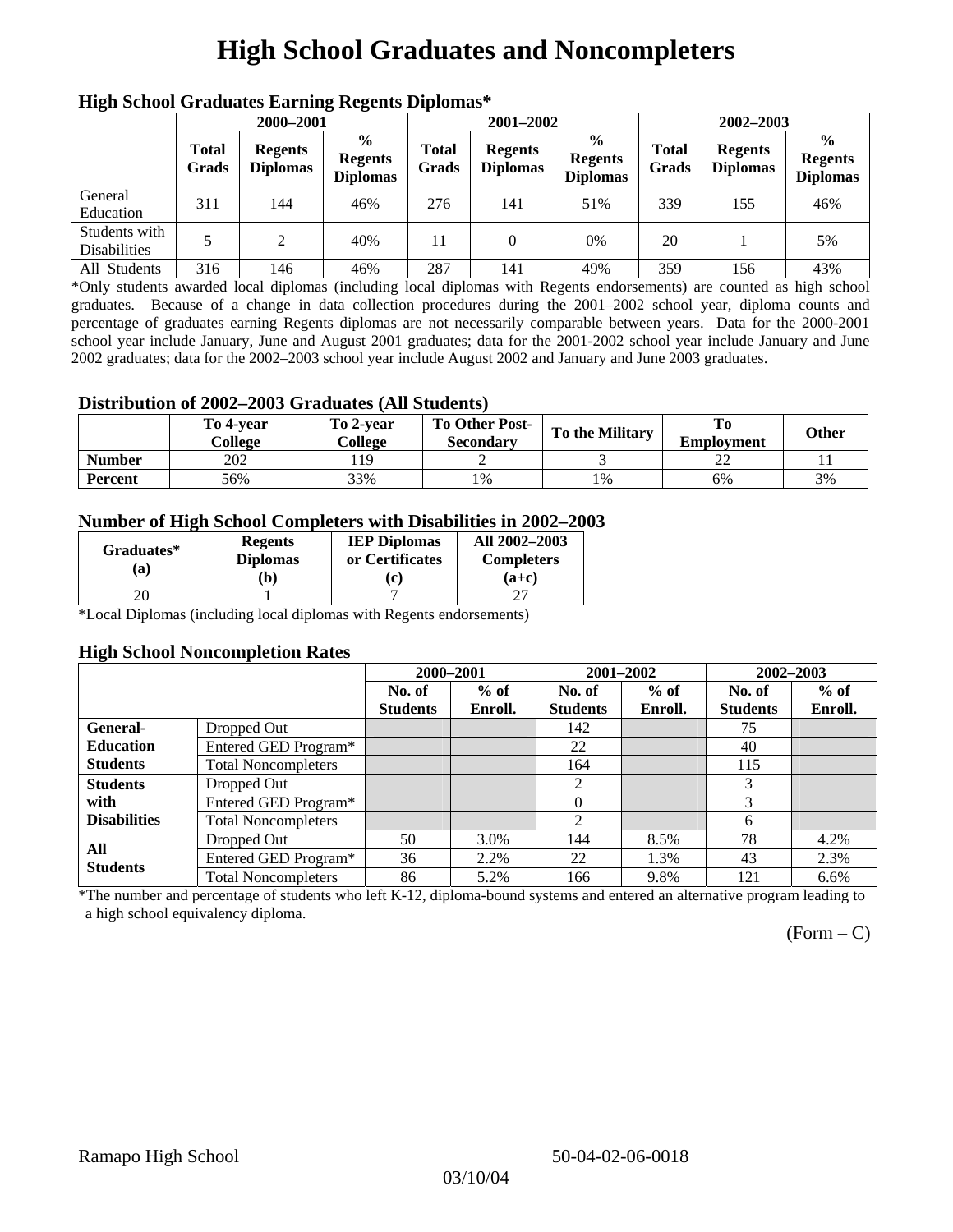## **Career Development and Occupational Studies (CDOS)**

### **Percentage of Students Documenting Self- and Career-Awareness Information and Career Exploration Activities, K–3**

| <b>Grades</b> | 2000-01 | $2001 - 02$ | $2002 - 03$ |
|---------------|---------|-------------|-------------|
| K-1           |         | $0\%$       | $0\%$       |
|               |         | $0\%$       | $0\%$       |

### **Students Developing a Career Plan, 4–12**

| <b>Grades</b> |                                      | $2000 - 01$ | $2001 - 02$ | $2002 - 03$ |
|---------------|--------------------------------------|-------------|-------------|-------------|
|               | Number of General-Education Students |             | $\theta$    | $\theta$    |
| $4 - 5$       | Number of Students with Disabilities |             | 0           | $\Omega$    |
|               | Number of All Students               |             | $\Omega$    | $\Omega$    |
|               | Percent of Enrollment                |             | $0\%$       | 0%          |
|               | Number of General-Education Students |             | 0           | 0           |
| $6 - 8$       | Number of Students with Disabilities |             | $\theta$    | $\Omega$    |
|               | Number of All Students               |             | $\theta$    | $\Omega$    |
|               | Percent of Enrollment                |             | $0\%$       | $0\%$       |
|               | Number of General-Education Students |             | 0           | 355         |
|               | Number of Students with Disabilities |             | $\Omega$    | 65          |
| $9 - 12$      | Number of All Students               |             | 0           | 420         |
|               | Percent of Enrollment                |             | $0\%$       | 23%         |

## **Second Language Proficiency Examinations**

### **General-Education Students**

| <b>Test</b> | 2000-2001         |           |            | 2001-2002 | 2002-2003               |           |  |
|-------------|-------------------|-----------|------------|-----------|-------------------------|-----------|--|
|             | <b>No. Tested</b> | % Passing | No. Tested | % Passing | <b>No. Tested</b><br>38 | % Passing |  |
| French      |                   | 0%        | 23         | 70%       |                         | 82%       |  |
| German      |                   | 0%        |            | $0\%$     |                         | 0%        |  |
| Italian     |                   | 0%        |            | 0%        |                         |           |  |
| Latin       |                   | 0%        |            | 0%        |                         | 0%        |  |
| Spanish     |                   | 0%        |            | 47%       | $^{\circ}$              | 69%       |  |

### **Students with Disabilities**

| <b>Test</b> | 2000-2001                      |    |                         | 2001-2002 | 2002-2003         |           |  |
|-------------|--------------------------------|----|-------------------------|-----------|-------------------|-----------|--|
|             | % Passing<br><b>No. Tested</b> |    | % Passing<br>No. Tested |           | <b>No. Tested</b> | % Passing |  |
| French      |                                | 0% |                         |           |                   |           |  |
| German      |                                | 0% |                         | 0%        |                   | 0%        |  |
| Italian     |                                | 0% |                         | 0%        |                   | 0%        |  |
| Latin       |                                | 0% |                         | 0%        |                   | 0%        |  |
| Spanish     |                                | 0% |                         | 57%       |                   | 57%       |  |

 <sup>(</sup>Form-D)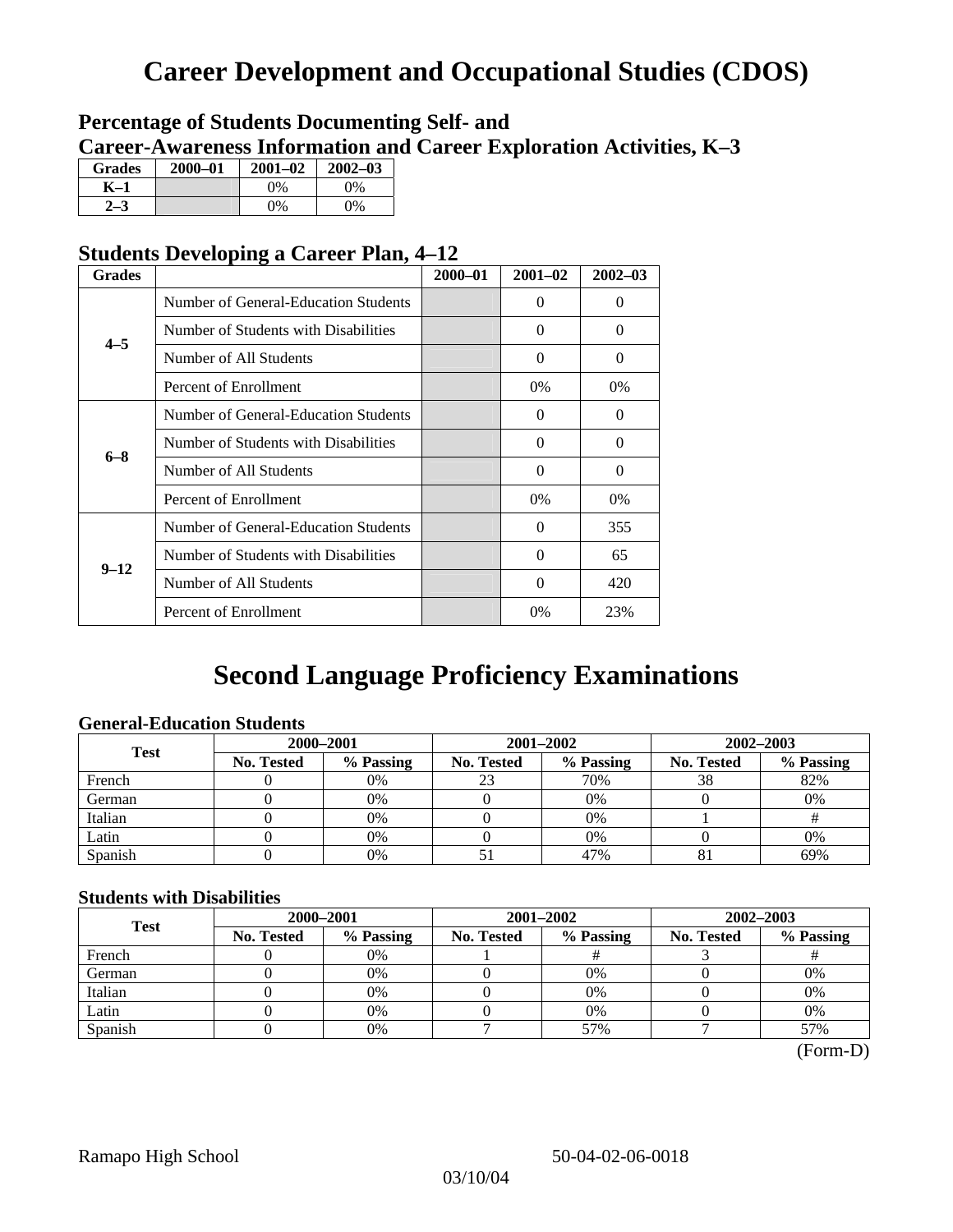# **Regents Competency Tests**

### **General-Education Students**

| <b>Test</b>           | 2000-2001         |           |            | $2001 - 2002$ | $2002 - 2003$     |           |  |
|-----------------------|-------------------|-----------|------------|---------------|-------------------|-----------|--|
|                       | <b>No. Tested</b> | % Passing | No. Tested | % Passing     | <b>No. Tested</b> | % Passing |  |
| Mathematics           | 48                | 83%       |            | 75%           |                   | 33%       |  |
| Science               |                   | 31%       | 18         | 56%           |                   | 67%       |  |
| Reading               |                   |           |            |               |                   |           |  |
| Writing               |                   | #         |            |               |                   |           |  |
| <b>Global Studies</b> |                   | 50%       |            | 67%           |                   | 38%       |  |
| U.S. Hist & Gov't     |                   | 30%       |            | 73%           |                   |           |  |

### **Students with Disabilities**

| <b>Test</b>           | 2000-2001         |           |            | 2001-2002 | 2002-2003                                 |           |  |
|-----------------------|-------------------|-----------|------------|-----------|-------------------------------------------|-----------|--|
|                       | <b>No. Tested</b> | % Passing | No. Tested | % Passing | <b>No. Tested</b><br>21<br>19<br>16<br>30 | % Passing |  |
| <b>Mathematics</b>    |                   | 0%        | 14         | 57%       |                                           | 43%       |  |
| Science               | 39                | 49%       | 15         | 47%       |                                           | 24%       |  |
| Reading               | 15                | 73%       | 15         | 67%       |                                           | 74%       |  |
| Writing               |                   | 93%       | 14         | 79%       |                                           | 75%       |  |
| <b>Global Studies</b> | 14                | 29%       | 13         | 31%       |                                           | 43%       |  |
| U.S. Hist & Gov't     | 10                | 60%       |            | 50%       |                                           | 64%       |  |

 $(Form - E)$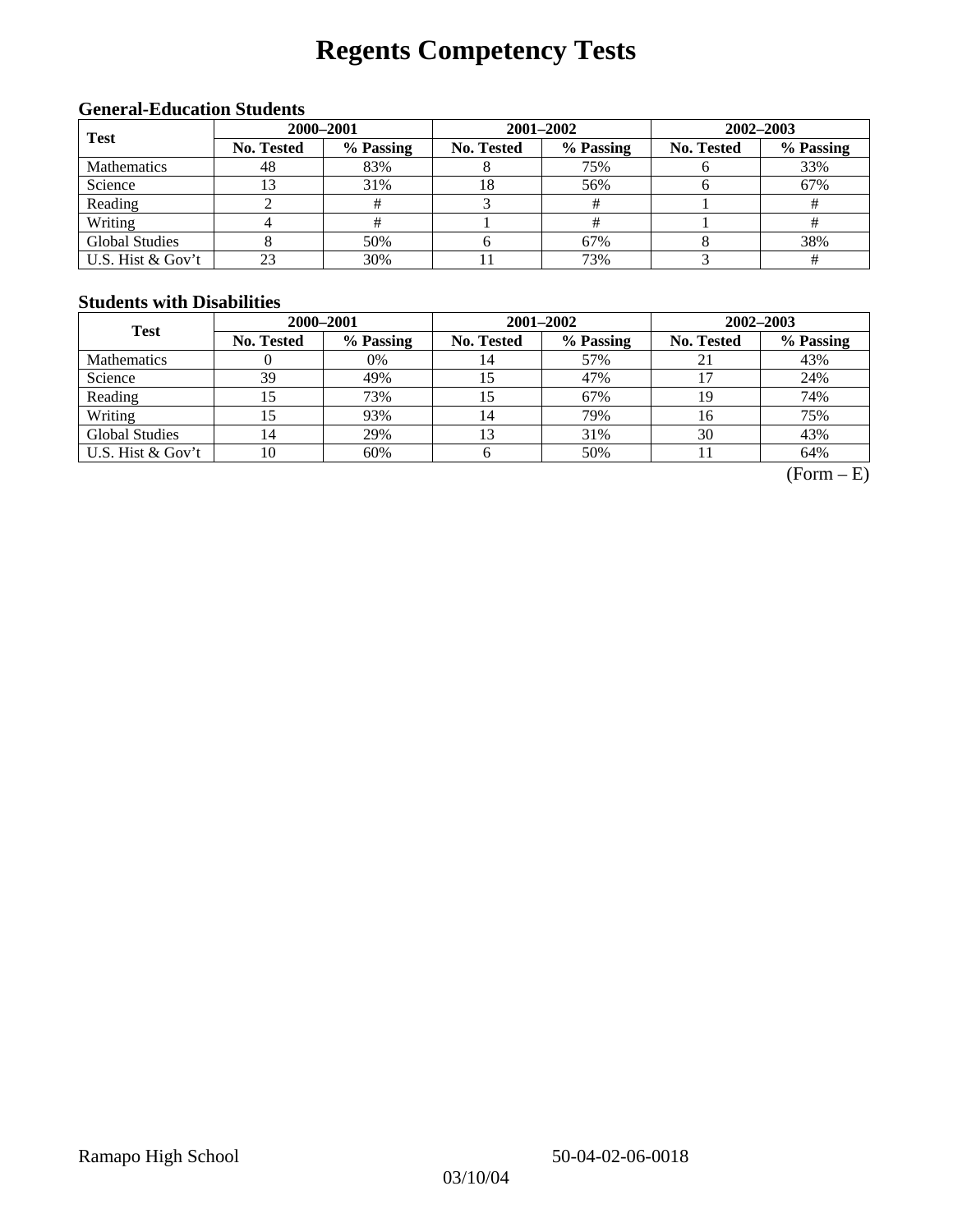| <b>All Students</b>                                        |                  |                                              |      |                  | <b>Students with Disabilities</b> |                 |
|------------------------------------------------------------|------------------|----------------------------------------------|------|------------------|-----------------------------------|-----------------|
|                                                            | 2001             | 2002                                         | 2003 | 2001             | 2002                              | 2003            |
|                                                            |                  | <b>Comprehensive English</b>                 |      |                  |                                   |                 |
| Number Tested                                              | 338              | 447                                          | 432  | 23               | 25                                | 20              |
| Number Scoring 55-100                                      | 283              | 360                                          | 342  | 19               | 16                                | 5               |
| Number Scoring 65-100                                      | 209              | 300                                          | 291  | $8\,$            | 10                                | $\overline{2}$  |
| Number Scoring 85-100                                      | $\overline{74}$  | 138                                          | 110  | $\overline{2}$   | $\overline{2}$                    | $\overline{0}$  |
| Percentage of Tested Scoring 55-100                        | 84%              | 81%                                          | 79%  | 83%              | 64%                               | 25%             |
| Percentage of Tested Scoring 65-100                        | 62%              | 67%                                          | 67%  | 35%              | 40%                               | 10%             |
| Percentage of Tested Scoring 85-100                        | 22%              | 31%                                          | 25%  | 9%               | $8\%$                             | $0\%$           |
|                                                            |                  | <b>Mathematics A</b>                         |      |                  |                                   |                 |
| Number Tested                                              | $\boldsymbol{0}$ | 409                                          | 535  | $\boldsymbol{0}$ | 28                                | 41              |
| Number Scoring 55-100                                      | $\boldsymbol{0}$ | 236                                          | 315  | $\boldsymbol{0}$ | 3                                 | 12              |
| Number Scoring 65-100                                      | $\overline{0}$   | 163                                          | 219  | $\overline{0}$   | 1                                 | 6               |
| Number Scoring 85-100                                      | $\overline{0}$   | 45                                           | 29   | $\overline{0}$   | $\overline{0}$                    | 1               |
| Percentage of Tested Scoring 55-100                        | 0%               | 58%                                          | 59%  | 0%               | 11%                               | 29%             |
| Percentage of Tested Scoring 65-100                        | 0%               | 40%                                          | 41%  | 0%               | 4%                                | 15%             |
| Percentage of Tested Scoring 85-100                        | 0%               | 11%                                          | 5%   | 0%               | 0%                                | $2\%$           |
|                                                            |                  | Mathematics B (first administered June 2001) |      |                  |                                   |                 |
| Number Tested                                              | $\boldsymbol{0}$ | $\overline{0}$                               | 142  | $\mathbf{0}$     | $\boldsymbol{0}$                  | $\mathbf{1}$    |
| Number Scoring 55-100                                      | $\overline{0}$   | $\overline{0}$                               | 106  | $\overline{0}$   | $\overline{0}$                    | $\overline{\#}$ |
| Number Scoring 65-100                                      | $\overline{0}$   | $\mathbf{0}$                                 | 71   | $\overline{0}$   | $\overline{0}$                    | $\frac{1}{2}$   |
| Number Scoring 85-100                                      | $\overline{0}$   | $\mathbf{0}$                                 | 10   | $\overline{0}$   | $\mathbf{0}$                      | $\#$            |
| Percentage of Tested Scoring 55-100                        | 0%               | 0%                                           | 75%  | 0%               | 0%                                | $\frac{1}{2}$   |
| Percentage of Tested Scoring 65-100                        | 0%               | $0\%$                                        | 50%  | 0%               | 0%                                | $\overline{\#}$ |
| Percentage of Tested Scoring 85-100                        | 0%               | 0%                                           | 7%   | 0%               | 0%                                | $\#$            |
|                                                            |                  | <b>Global History and Geography</b>          |      |                  |                                   |                 |
| Number Tested                                              | 471              | 451                                          | 452  | 29               | 30                                | 50              |
| Number Scoring 55-100                                      | 420              | 358                                          | 353  | $\overline{18}$  | $\overline{12}$                   | 25              |
| Number Scoring 65-100                                      | 367              | 311                                          | 302  | 13               | $\,8\,$                           | 16              |
| Number Scoring 85-100                                      | 107              | 67                                           | 83   | $\overline{2}$   | $\overline{0}$                    | $\overline{2}$  |
| Percentage of Tested Scoring 55-100                        | 89%              | 79%                                          | 78%  | 62%              | 40%                               | 50%             |
| Percentage of Tested Scoring 65-100                        | 78%              | 69%                                          | 67%  | 45%              | 27%                               | 32%             |
| Percentage of Tested Scoring 85-100                        | 23%              | 15%                                          | 18%  | 7%               | 0%                                | 4%              |
| U.S. History and Government (first administered June 2001) |                  |                                              |      |                  |                                   |                 |
| Number Tested                                              | 257              | 447                                          | 393  | 20               | 24                                | 20              |
| Number Scoring 55-100                                      | 228              | 397                                          | 363  | 15               | 19                                | $\overline{15}$ |
| Number Scoring 65-100                                      | 209              | 334                                          | 326  | 14               | 13                                | 10              |
| Number Scoring 85-100                                      | 89               | $\overline{72}$                              | 105  | $\overline{2}$   | $\overline{0}$                    | $\overline{0}$  |
| Percentage of Tested Scoring 55-100                        | 89%              | 89%                                          | 92%  | 75%              | 79%                               | 75%             |
| Percentage of Tested Scoring 65-100                        | 81%              | 75%                                          | 83%  | 70%              | 54%                               | 50%             |
| Percentage of Tested Scoring 85-100                        | 35%              | 16%                                          | 27%  | 10%              | 0%                                | 0%              |

 $\overline{(Form - F)}$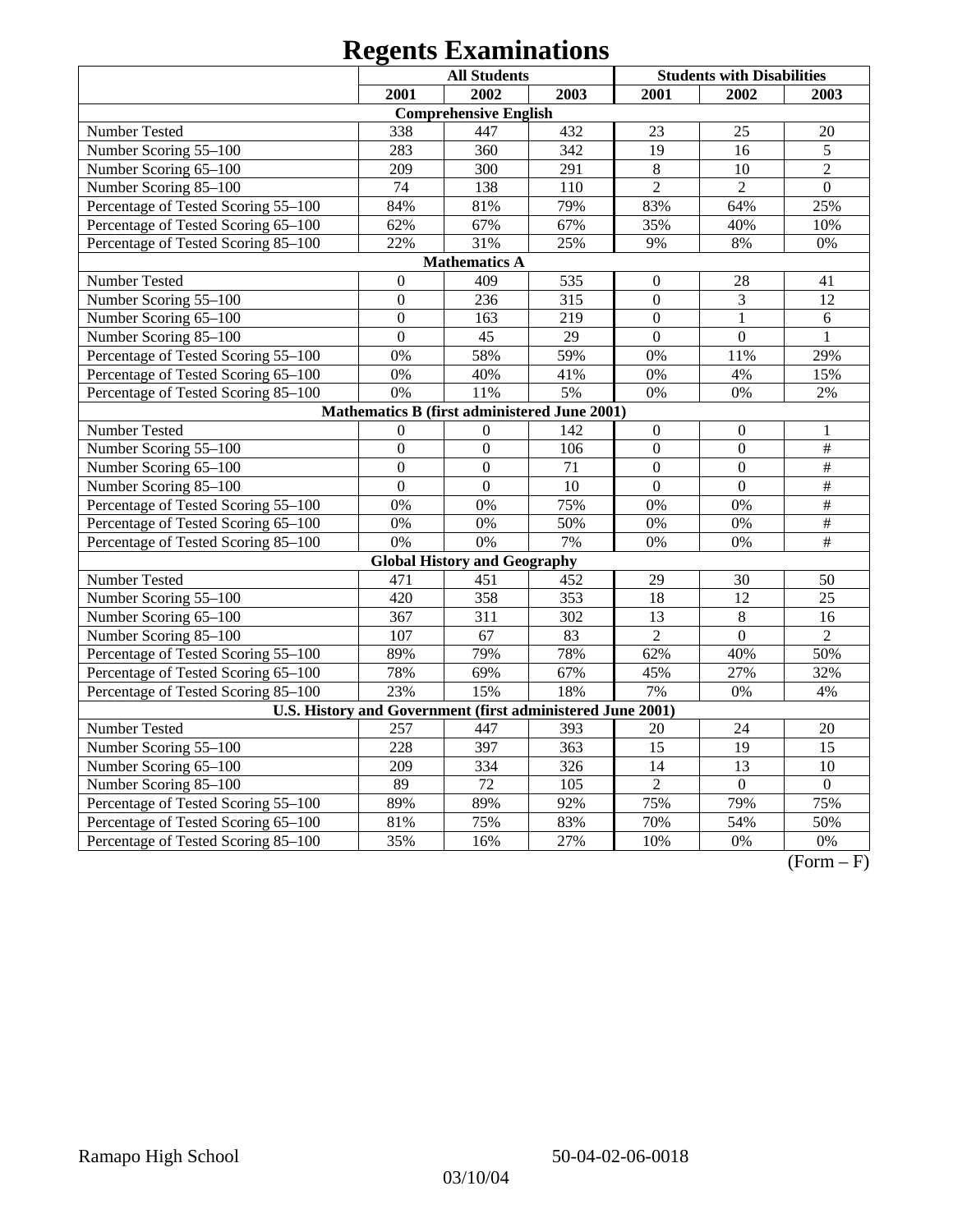|                                                               |      | <b>All Students</b>                                       |      |                  | <b>Students with Disabilities</b> |                |
|---------------------------------------------------------------|------|-----------------------------------------------------------|------|------------------|-----------------------------------|----------------|
|                                                               | 2001 | 2002                                                      | 2003 | 2001             | 2002                              | 2003           |
|                                                               |      | Living Environment (first administered June 2001)         |      |                  |                                   |                |
| Number Tested                                                 | 280  | 360                                                       | 345  | 7                | 19                                | 24             |
| Number Scoring 55-100                                         | 274  | 324                                                       | 323  | $\overline{7}$   | 13                                | 22             |
| Number Scoring 65-100                                         | 264  | 297                                                       | 278  | $\overline{4}$   | 8                                 | 19             |
| Number Scoring 85-100                                         | 58   | 73                                                        | 55   | $\boldsymbol{0}$ | $\overline{0}$                    | $\overline{2}$ |
| Percentage of Tested Scoring 55-100                           | 98%  | 90%                                                       | 94%  | 100%             | 68%                               | 92%            |
| Percentage of Tested Scoring 65-100                           | 94%  | 82%                                                       | 81%  | 57%              | 42%                               | 79%            |
|                                                               | 21%  | 20%                                                       | 16%  | 0%               | 0%                                | $8\%$          |
| Percentage of Tested Scoring 85-100                           |      |                                                           |      |                  |                                   |                |
| Physical Setting/Earth Science (first administered June 2001) |      |                                                           |      |                  |                                   |                |
| Number Tested                                                 | 305  | 301                                                       | 441  | 31               | 22                                | 48             |
| Number Scoring 55-100                                         | 238  | 262                                                       | 374  | 15               | 15                                | 33             |
| Number Scoring 65-100                                         | 188  | 237                                                       | 312  | 6                | 11                                | 23             |
| Number Scoring 85-100                                         | 54   | 92                                                        | 102  | $\boldsymbol{0}$ | $\mathbf{0}$                      | 3              |
| Percentage of Tested Scoring 55-100                           | 78%  | 87%                                                       | 85%  | 48%              | 68%                               | 69%            |
| Percentage of Tested Scoring 65-100                           | 62%  | 79%                                                       | 71%  | 19%              | 50%                               | 48%            |
| Percentage of Tested Scoring 85-100                           | 18%  | 31%                                                       | 23%  | 0%               | $0\%$                             | 6%             |
|                                                               |      | Physical Setting/Chemistry (first administered June 2002) |      |                  |                                   |                |
| Number Tested                                                 |      | 237                                                       | 279  |                  | 3                                 |                |
| Number Scoring 55-100                                         |      | 194                                                       | 244  |                  | $\#$                              | $\#$           |
| Number Scoring 65-100                                         |      | 133                                                       | 163  |                  | $\#$                              | $\#$           |
| Number Scoring 85-100                                         |      | 10                                                        | 24   |                  | $\#$                              | $\#$           |
| Percentage of Tested Scoring 55-100                           |      | 82%                                                       | 87%  |                  | $\#$                              | $\frac{1}{2}$  |
| Percentage of Tested Scoring 65-100                           |      | 56%                                                       | 58%  |                  | $\#$                              | $\#$           |
| Percentage of Tested Scoring 85-100                           |      | 4%                                                        | 9%   |                  | $\#$                              | $\#$           |
|                                                               |      | Physical Setting/Physics (first administered June 2002)*  |      |                  |                                   |                |
| Number Tested                                                 |      |                                                           |      |                  |                                   |                |
| Number Scoring 55-100                                         |      |                                                           |      |                  |                                   |                |
| Number Scoring 65-100                                         |      |                                                           |      |                  |                                   |                |
| Number Scoring 85-100                                         |      |                                                           |      |                  |                                   |                |
| Percentage of Tested Scoring 55-100                           |      |                                                           |      |                  |                                   |                |
| Percentage of Tested Scoring 65-100                           |      |                                                           |      |                  |                                   |                |
| Percentage of Tested Scoring 85-100                           |      |                                                           |      |                  |                                   |                |

\* Physical Setting/Physics results are not included in the report card because the Department is issuing a new conversion chart for this assessment. Data currently available to the Department are based on the original conversion chart for the assessment.

 $(Form - G)$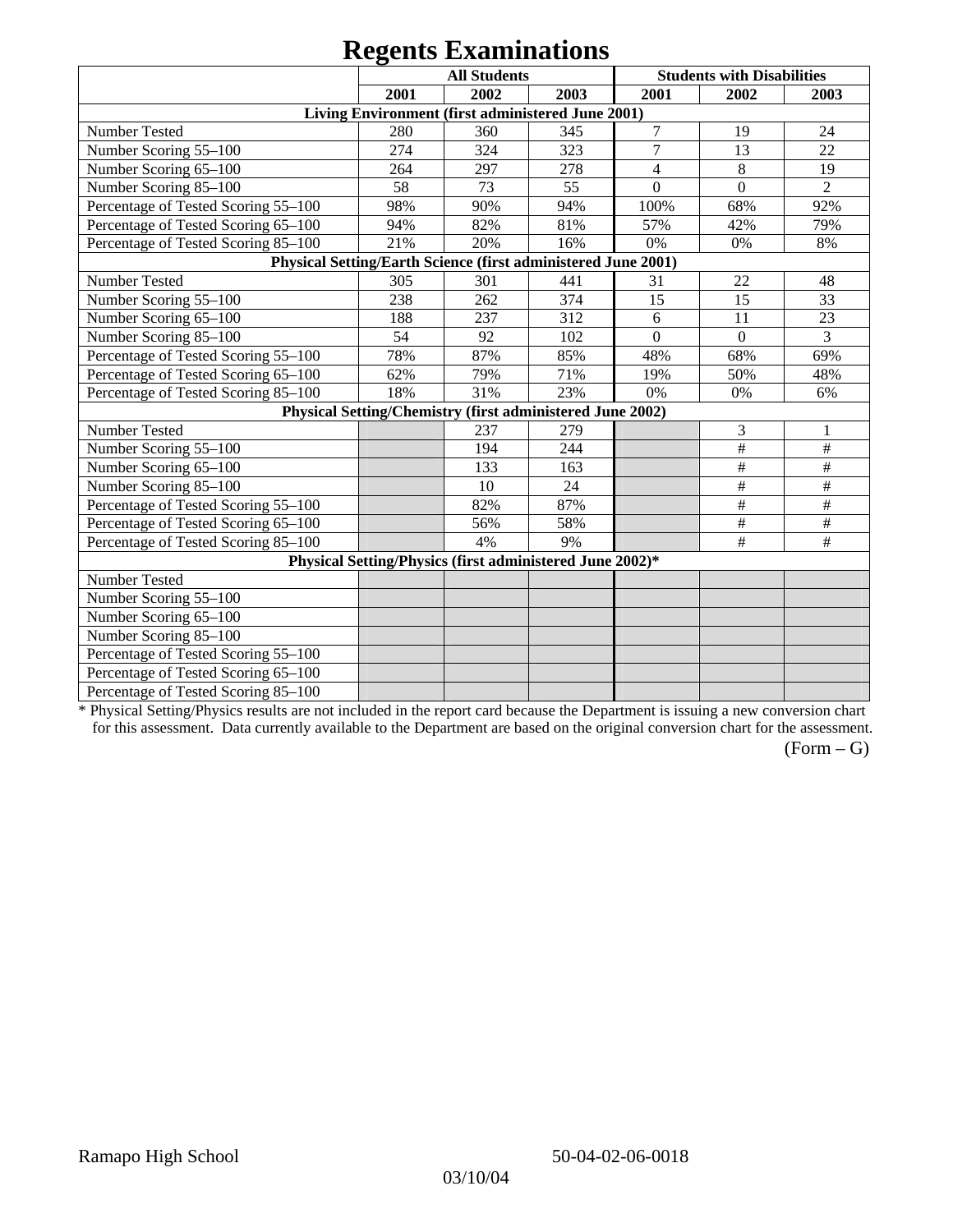|                                     |                         | <b>All Students</b>          |                  | <b>Students with Disabilities</b> |                  |                    |
|-------------------------------------|-------------------------|------------------------------|------------------|-----------------------------------|------------------|--------------------|
|                                     | 2001                    | 2002                         | 2003             | 2001                              | 2002             | 2003               |
|                                     |                         | <b>Comprehensive French</b>  |                  |                                   |                  |                    |
| Number Tested                       | 93                      | 76                           | 63               | $\theta$                          | $\mathbf{0}$     |                    |
| Number Scoring 55-100               | 92                      | 73                           | 60               | $\mathbf{0}$                      | $\mathbf{0}$     | $\#$               |
| Number Scoring 65-100               | 91                      | 69                           | 56               | $\mathbf{0}$                      | $\boldsymbol{0}$ | $\#$               |
| Number Scoring 85-100               | 42                      | 31                           | 20               | $\mathbf{0}$                      | $\boldsymbol{0}$ | $\#$               |
| Percentage of Tested Scoring 55-100 | 99%                     | 96%                          | 95%              | $0\%$                             | 0%               | $\#$               |
| Percentage of Tested Scoring 65-100 | 98%                     | 91%                          | 89%              | $0\%$                             | 0%               | $\#$               |
| Percentage of Tested Scoring 85-100 | 45%                     | 41%                          | 32%              | 0%                                | 0%               | $\overline{\#}$    |
|                                     |                         | <b>Comprehensive Italian</b> |                  |                                   |                  |                    |
| Number Tested                       | 11                      | 8                            | 11               | $\boldsymbol{0}$                  | $\boldsymbol{0}$ | 1                  |
| Number Scoring 55-100               | 11                      | $\overline{7}$               | 11               | $\mathbf{0}$                      | $\mathbf{0}$     | $\#$               |
| Number Scoring 65-100               | 11                      | $\overline{7}$               | 11               | $\mathbf{0}$                      | $\boldsymbol{0}$ | $\#$               |
| Number Scoring 85-100               | 6                       | $\overline{4}$               | 6                | $\mathbf{0}$                      | $\boldsymbol{0}$ | $\#$               |
| Percentage of Tested Scoring 55-100 | 100%                    | 88%                          | 100%             | $0\%$                             | 0%               | $\#$               |
| Percentage of Tested Scoring 65-100 | 100%                    | 88%                          | 100%             | $0\%$                             | 0%               | $\#$               |
| Percentage of Tested Scoring 85-100 | 55%                     | 50%                          | 55%              | 0%                                | 0%               | $\#$               |
|                                     |                         | <b>Comprehensive German</b>  |                  |                                   |                  |                    |
| Number Tested                       | $\theta$                | $\overline{0}$               | $\boldsymbol{0}$ | $\boldsymbol{0}$                  | $\boldsymbol{0}$ | $\boldsymbol{0}$   |
| Number Scoring 55-100               | $\overline{0}$          | $\boldsymbol{0}$             | $\boldsymbol{0}$ | $\mathbf{0}$                      | $\overline{0}$   | $\mathbf{0}$       |
| Number Scoring 65-100               | $\overline{0}$          | $\overline{0}$               | $\overline{0}$   | $\mathbf{0}$                      | $\mathbf{0}$     | $\mathbf{0}$       |
| Number Scoring 85-100               | $\mathbf{0}$            | $\mathbf{0}$                 | $\overline{0}$   | $\mathbf{0}$                      | $\boldsymbol{0}$ | $\boldsymbol{0}$   |
| Percentage of Tested Scoring 55-100 | 0%                      | 0%                           | 0%               | 0%                                | $0\%$            | 0%                 |
| Percentage of Tested Scoring 65-100 | 0%                      | 0%                           | $0\%$            | 0%                                | $0\%$            | 0%                 |
| Percentage of Tested Scoring 85-100 | 0%                      | 0%                           | $0\%$            | 0%                                | 0%               | 0%                 |
|                                     |                         | <b>Comprehensive Hebrew</b>  |                  |                                   |                  |                    |
| Number Tested                       |                         | $\theta$                     | $\boldsymbol{0}$ | $\boldsymbol{0}$                  | $\boldsymbol{0}$ | $\boldsymbol{0}$   |
| Number Scoring 55-100               | $\#$                    | $\boldsymbol{0}$             | $\boldsymbol{0}$ | $\overline{0}$                    | $\overline{0}$   | $\mathbf{0}$       |
| Number Scoring 65-100               | $\overline{\ddot{\pi}}$ | $\overline{0}$               | $\overline{0}$   | $\mathbf{0}$                      | $\mathbf{0}$     | $\mathbf{0}$       |
| Number Scoring 85-100               | $\overline{\ddot{\pi}}$ | $\mathbf{0}$                 | $\overline{0}$   | $\mathbf{0}$                      | $\boldsymbol{0}$ | $\boldsymbol{0}$   |
| Percentage of Tested Scoring 55-100 | $\#$                    | 0%                           | 0%               | 0%                                | 0%               | 0%                 |
| Percentage of Tested Scoring 65-100 | $\#$                    | 0%                           | $0\%$            | 0%                                | $0\%$            | 0%                 |
| Percentage of Tested Scoring 85-100 | #                       | 0%                           | 0%               | 0%                                | $0\%$            | 0%                 |
|                                     |                         | <b>Comprehensive Spanish</b> |                  |                                   |                  |                    |
| Number Tested                       | 186                     | 197                          | 183              | 4                                 | 1                | 3                  |
| Number Scoring 55-100               | 176                     | 181                          | 176              | $\overline{\#}$                   | $\#$             | $\#$               |
| Number Scoring 65-100               | 174                     | 171                          | 170              | $\overline{\#}$                   | $\overline{\#}$  | $\overline{\#}$    |
| Number Scoring 85-100               | 85                      | 80                           | 88               | $\#$                              | $\#$             | $\#$               |
| Percentage of Tested Scoring 55-100 | 95%                     | 92%                          | 96%              | $\#$                              | $\#$             | $\#$               |
| Percentage of Tested Scoring 65-100 | 94%                     | 87%                          | 93%              | $\#$                              | $\#$             | $\#$               |
| Percentage of Tested Scoring 85-100 | 46%                     | 41%                          | 48%              | $\#$                              | $\#$             | $\#$               |
|                                     |                         | <b>Comprehensive Latin</b>   |                  |                                   |                  |                    |
| Number Tested                       | $\mathbf{0}$            | $\overline{0}$               | $\boldsymbol{0}$ | $\boldsymbol{0}$                  | $\boldsymbol{0}$ | $\boldsymbol{0}$   |
| Number Scoring 55-100               | $\boldsymbol{0}$        | $\boldsymbol{0}$             | $\boldsymbol{0}$ | $\boldsymbol{0}$                  | $\boldsymbol{0}$ | $\boldsymbol{0}$   |
| Number Scoring 65-100               | $\boldsymbol{0}$        | $\boldsymbol{0}$             | $\boldsymbol{0}$ | $\boldsymbol{0}$                  | $\boldsymbol{0}$ | $\boldsymbol{0}$   |
| Number Scoring 85-100               | $\mathbf{0}$            | $\boldsymbol{0}$             | $\boldsymbol{0}$ | $\boldsymbol{0}$                  | $\boldsymbol{0}$ | $\boldsymbol{0}$   |
| Percentage of Tested Scoring 55-100 | $0\%$                   | 0%                           | 0%               | 0%                                | 0%               | 0%                 |
| Percentage of Tested Scoring 65-100 | $0\%$                   | 0%                           | 0%               | 0%                                | 0%               | 0%                 |
| Percentage of Tested Scoring 85-100 | $0\%$                   | $0\%$                        | $0\%$            | 0%                                | 0%               | 0%<br>$\mathbf{T}$ |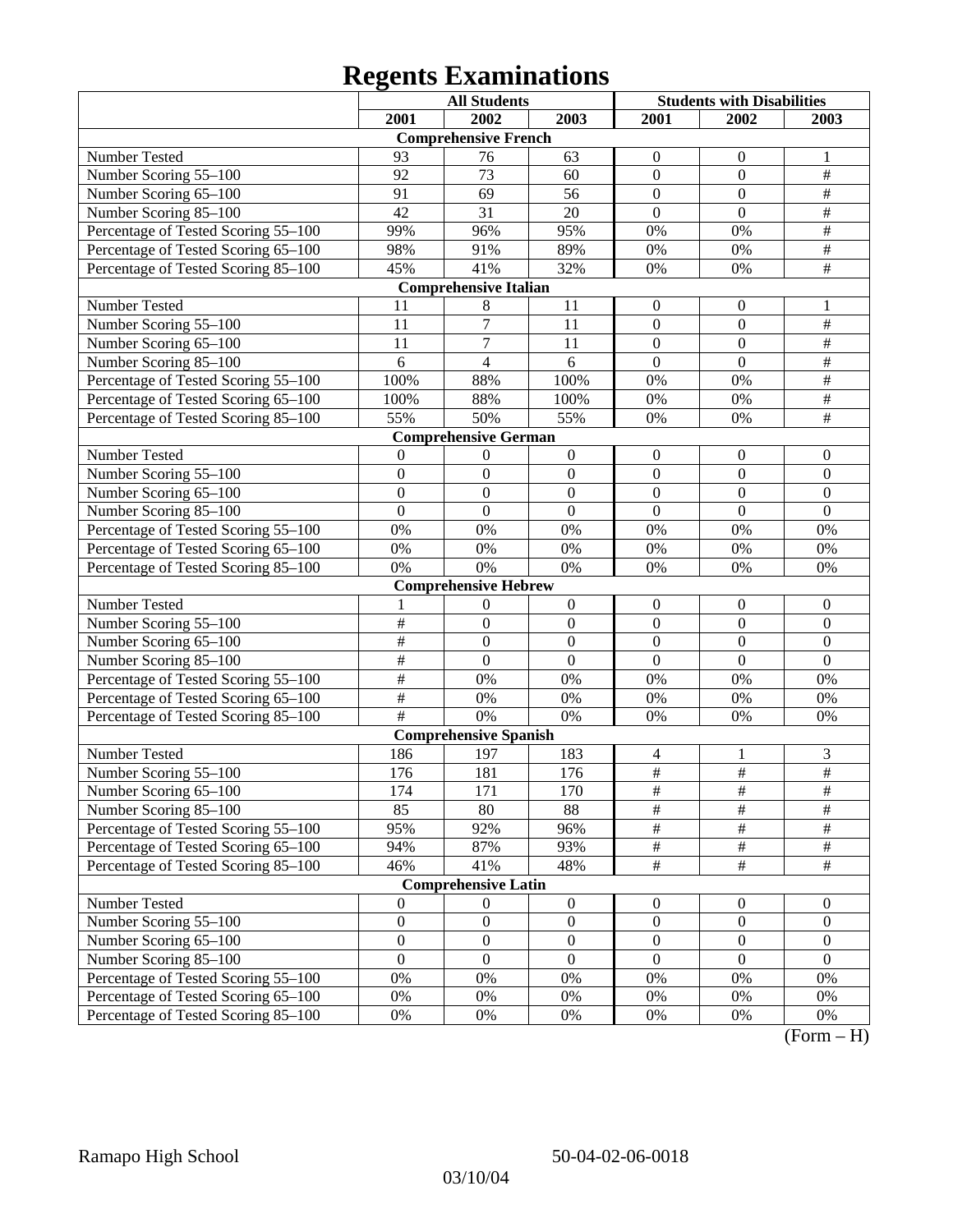|                                                                    | ັ<br><b>All Students</b> |                                           |      |          | <b>Students with Disabilities</b> |          |
|--------------------------------------------------------------------|--------------------------|-------------------------------------------|------|----------|-----------------------------------|----------|
|                                                                    | 2001                     | 2002                                      | 2003 | 2001     | 2002                              | 2003     |
| Sequential Mathematics, Course II (last administered January 2003) |                          |                                           |      |          |                                   |          |
| <b>Number Tested</b>                                               | 333                      | 148                                       | 43   | 5        |                                   | $\theta$ |
| Number Scoring 55-100                                              | 258                      | 88                                        | 19   | 4        | #                                 | $\Omega$ |
| Number Scoring 65-100                                              | 205                      | 57                                        | 11   |          | #                                 | $\Omega$ |
| Number Scoring 85-100                                              | 67                       | 10                                        |      | $\theta$ | #                                 | $\Omega$ |
| Percentage of Tested Scoring 55-100                                | 77%                      | 59%                                       | 44%  | 80%      | #                                 | 0%       |
| Percentage of Tested Scoring 65-100                                | 62%                      | 39%                                       | 26%  | 20%      | #                                 | $0\%$    |
| Percentage of Tested Scoring 85-100                                | 20%                      | 7%                                        | 2%   | 0%       | #                                 | 0%       |
|                                                                    |                          | <b>Sequential Mathematics, Course III</b> |      |          |                                   |          |
| <b>Number Tested</b>                                               | 208                      | 255                                       | 97   | 4        | 3                                 | 2        |
| Number Scoring 55–100                                              | 159                      | 202                                       | 52   | #        | #                                 | #        |
| Number Scoring 65-100                                              | 127                      | 178                                       | 41   | #        | #                                 | #        |
| Number Scoring 85-100                                              | 43                       | 61                                        | 6    | #        | #                                 | #        |
| Percentage of Tested Scoring 55-100                                | 76%                      | 79%                                       | 54%  | #        | #                                 | #        |
| Percentage of Tested Scoring 65-100                                | 61%                      | 70%                                       | 42%  | #        | #                                 | #        |
| Percentage of Tested Scoring 85-100                                | 21%                      | 24%                                       | 6%   | #        | #                                 | #        |

 $\overline{(Form-I)}$ 

03/10/04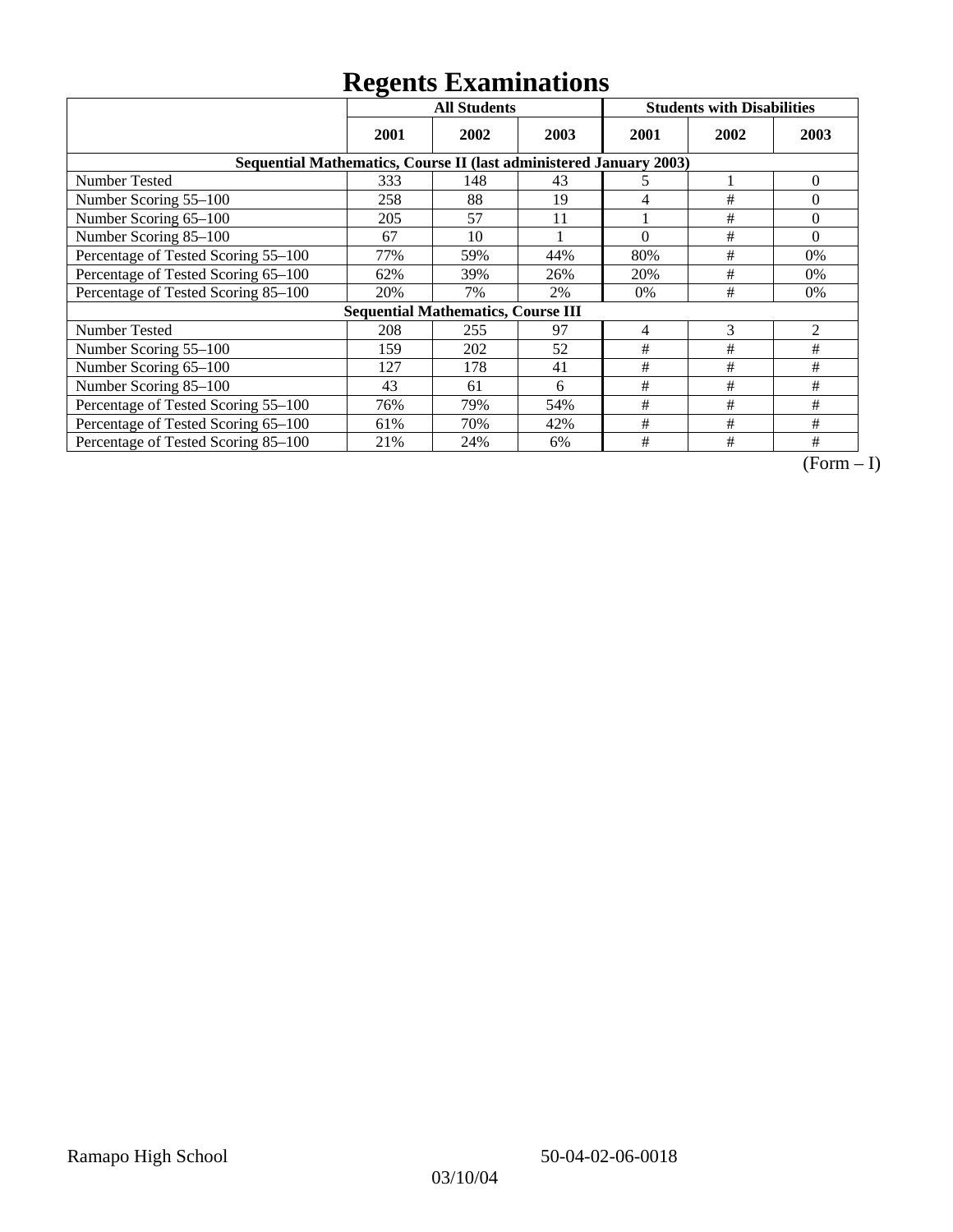### **Introduction to Occupations Examination**

|                                   | 2000–2001         |           |            | 2001-2002 | 2002-2003  |           |  |
|-----------------------------------|-------------------|-----------|------------|-----------|------------|-----------|--|
|                                   | <b>No. Tested</b> | % Passing | No. Tested | % Passing | No. Tested | % Passing |  |
| <b>General-Education Students</b> |                   |           |            | 0%        |            |           |  |
| <b>Students with Disabilities</b> |                   | 0%        |            | 0%        |            | 0%        |  |

On school reports, 2000–2001 and 2001–2002 data are for all students with disabilities enrolled in the school. District reports contain data for all students with disabilities enrolled in the district for the 2000–2001, 2001–2002, and 2002–2003 school years.

### **Elementary-Level Social Studies**

|                 |                                   | <b>Number</b><br><b>Tested</b> | $%$ at<br>Level 1 | $%$ at<br>Level 2 | $%$ at<br>Level 3 | $%$ at<br>Level 4 |
|-----------------|-----------------------------------|--------------------------------|-------------------|-------------------|-------------------|-------------------|
| <b>Nov 2002</b> | <b>General-Education Students</b> |                                | 0%                | 0%                | 0%                | 0%                |
|                 | <b>Students with Disabilities</b> |                                | 0%                | 0%                | 0%                | $0\%$             |
|                 | All Students                      |                                | 0%                | 0%                | 0%                | $0\%$             |

### **Middle-Level Social Studies**

|                  |                                   | <b>Number</b><br>Tested | $%$ at<br>evel 1. | $%$ at<br>Level 2 | $%$ at<br>Level 3 | $%$ at<br>Level 4 |
|------------------|-----------------------------------|-------------------------|-------------------|-------------------|-------------------|-------------------|
| <b>June 2003</b> | <b>General-Education Students</b> |                         | 0%                | 0%                | $0\%$             | 0%                |
|                  | <b>Students with Disabilities</b> |                         | 0%                | 0%                | 0%                | 0%                |
|                  | All Students                      |                         | 0%                | 0%                | 0%                | 0%                |

 $(Form - J)$